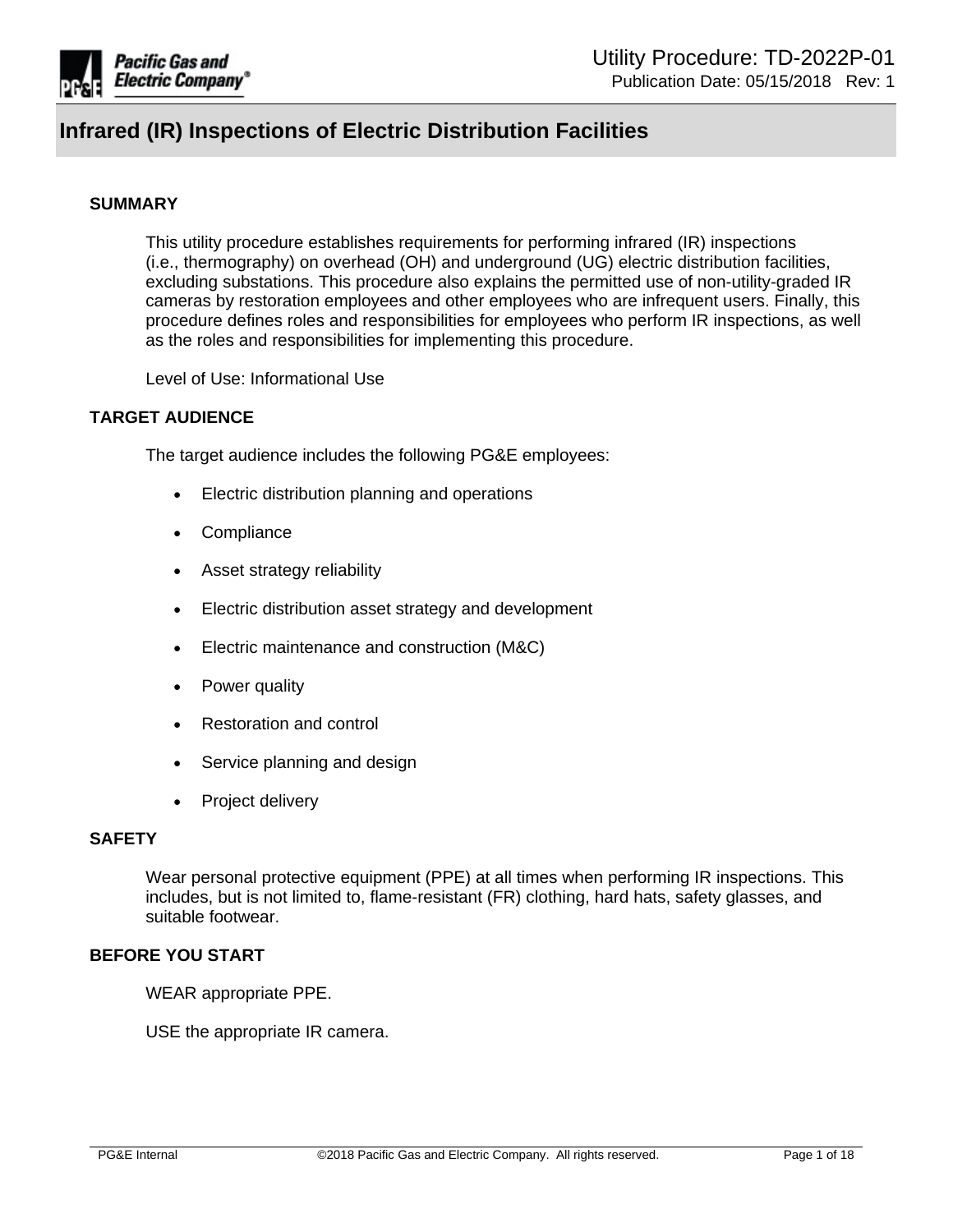

# **TABLE OF CONTENTS**

| SECTION TITLE |  |
|---------------|--|
|               |  |
|               |  |
|               |  |
| າ             |  |
|               |  |

### **PROCEDURE STEPS**

#### <span id="page-1-0"></span>**1 General Information**

- 1.1 Compliance inspectors and outside contractors perform IR inspections on electric distribution facilities; however, restoration employees, contractors, and other infrequent users can be responsible for performing some of the actions described in this procedure, depending on the job.
- 1.2 Background
	- 1. USE IR imaging and temperature-measuring systems as diagnostic tools in both electric transmission and distribution (T&D) system inspections and in preventive maintenance programs. IR imaging can accurately identify and initiate the repair or replacement of faulty devices, equipment, and components.
	- 2. Based on industry specifications, connectors require lower operating temperatures than their respective conductors. When the connector's temperature is greater than the temperature of its respective conductor, a higher-resistance connection exists and a failure is likely, but not precisely predicted. Connector degradation occurs faster with an increase in load or temperature.
	- 3. Conductor manufacturers recommend that the usual maximum operating temperature for tensioned, bare conductor be limited to 75° Centigrade (C) (i.e., 167° Fahrenheit [F]).
	- 4. Conductor manufacturers recommend that the usual maximum operating temperature for insulated conductor be limited to the following temperatures:
		- 75°C (167°F) for high molecular weight polyethylene (HMWPE) material
		- 90°C (194°F) for cross-linked polyethylene (XLPE) material
		- 105°C (221°F) for ethylene propylene rubber (EPR) material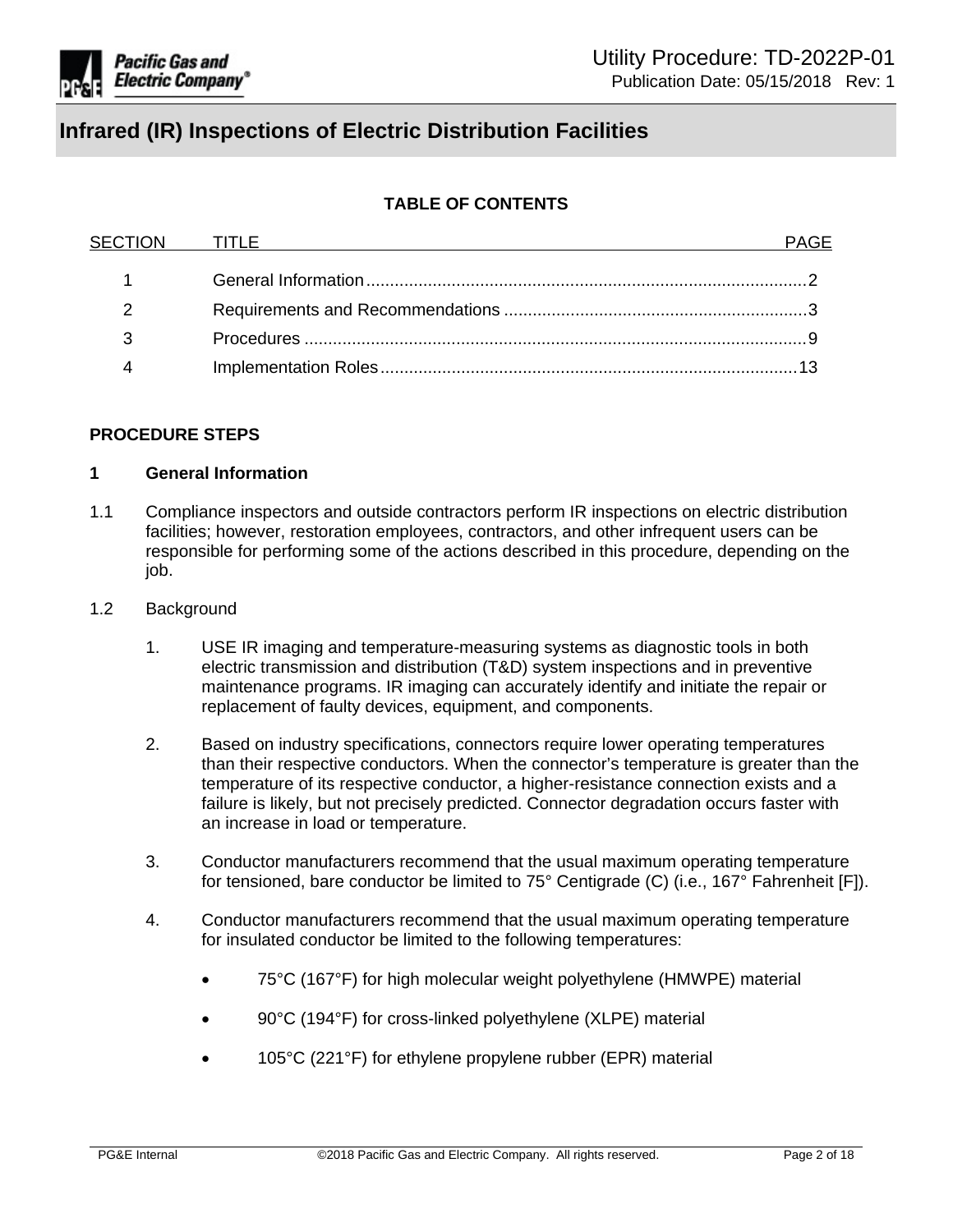

# 1.3 Equipment

- 1. USE IR imaging systems to detect and record all heat radiating in an imaging system's field of view.
	- a. The IR camera uses an image-scanning technique to specifically identify heat radiating from a target and the target's background. These units capture and store heat images pictorially for immediate or future evaluation.
	- b. Using these units, the operator can PINPOINT the hottest spot on the observed target.
- 2. USE only a utility-grade IR camera when performing IR inspections.
- 3. USE either utility-grade or non-utility-grade IR cameras as an aid for troubleshooting facilities or equipment known to have power-quality issues.
- 4. USE non-utility-grade IR cameras to identify hot spot connections or equipment when troubleshooting or performing work verification.

#### **NOTE**

DO NOT USE non-utility-grade IR cameras to perform regulatory-mandated IR inspections (managed by the compliance department) or IR inspections performed under the PG&E IR program (managed by the asset strategy department).

### <span id="page-2-0"></span>**2 Requirements and Recommendations**

- 2.1 Implementation
	- 1. This IR procedure was developed as a key element of a preventive maintenance program. The recommended maintenance priorities provided in [Table](#page-5-0) 1, "Corrective Maintenance Priorities for Overhead Distribution Facilities," on Page 6, and [Table](#page-7-0) 2, "Corrective Maintenance Priorities for Underground Distribution Facilities," on Page 8, reduce the risk of component failures, prevent further facility damage, and facilitate a proactive approach to repairing or replacing components identified as abnormal.
	- 2. When performing IR inspections, ENSURE that line equipment (e.g., capacitor banks, line regulators, line reclosers) are in service and are carrying load.

# **NOTE**

BE AWARE that thermography scanning requires the conductor to be energized and carrying load current.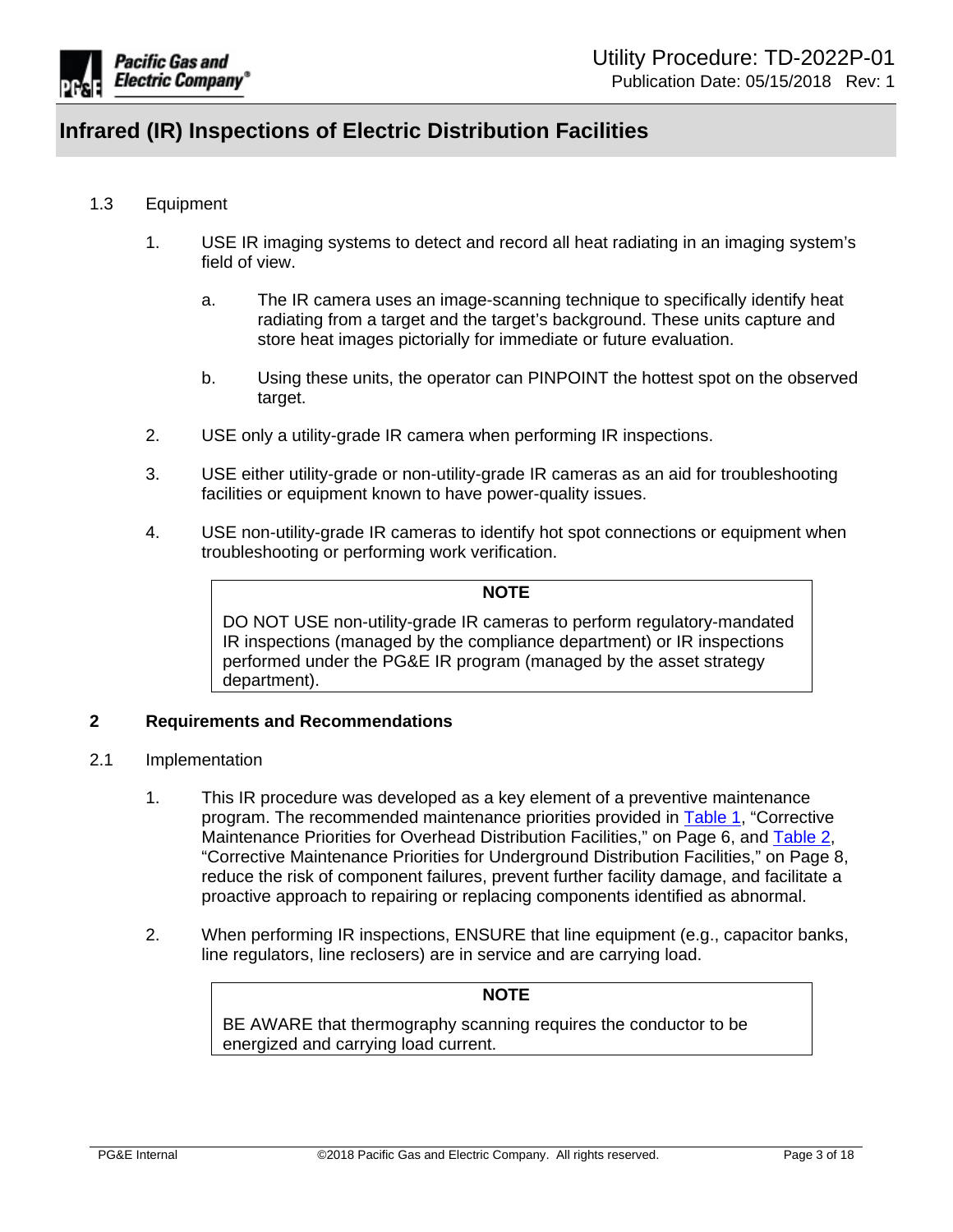

2.2 Scheduling Recommendations

When operational needs allow, COMPLETE the following tasks:

- 1. SCHEDULE IR inspections starting in July and finishing no later than October.
- 2. If IR inspections are scheduled during circuit off-peak hours, PERFORM load transfers to increase the circuit's normal loading to approximately 40% rated load of the electrical equipment being inspected.
- 2.3 Equipment Specifications

PERFORM the following actions:

- 1. ENSURE that video-imaging equipment using IR technology to inspect UG electric distribution facilities meets the following specifications:
	- a. The system must be sealed.
	- b. The equipment must be portable.
- 2. ENSURE that video-imaging equipment used for OH IR inspections includes the following features:
	- a. Ability to store images for future analysis.
	- b. Adjustable, ambient temperature and emittance settings.
	- c. Ability to interchange lenses.
- 3. ENSURE that approved, utility-grade and non-utility-grade IR cameras meet all specifications listed in Attachment 4, "Minimum [Specifications](https://edrm.comp.pge.com/D2/?docbase=pge_ecm&commandEvent=D2_ACTION_CONTENT_VIEW&locateDql=pge_document(all)%20where%20i_chronicle_id%20=) for Approved Infrared [Cameras."](https://edrm.comp.pge.com/D2/?docbase=pge_ecm&commandEvent=D2_ACTION_CONTENT_VIEW&locateDql=pge_document(all)%20where%20i_chronicle_id%20=)
- 2.4 Records and Documentation
	- 1. When conducting IR inspections under a specific maintenance activity type, PERFORM the following actions:
		- a. USE Form [TD-2022P-01-F01,](https://ecmappwlsp01c2.comp.pge.com/TILVIEWER?chronicleId=09131aad80dfa6d4&vd=false&device=false) "Infrared Inspection Log" (SEE [Attachment](https://ecmappwlsp01c2.comp.pge.com/TILVIEWER?chronicleId=09131aad80dfa6d4&vd=false&device=false) 1), to record required information. The "Infrared [Inspection](https://ecmappwlsp01c2.comp.pge.com/TILVIEWER?chronicleId=09131aad80dfa6d4&vd=false&device=false) Log" is available either in hard copy or electronically on PG&E mobile devices.
			- (1) DETERMINE the appropriate maintenance priority based on the temperature values found in [Table](#page-7-0) 1 on Page 6 and Table 2 on Page 8.
			- (2) IF there is obvious physical damage,

THEN TAKE corrective action immediately.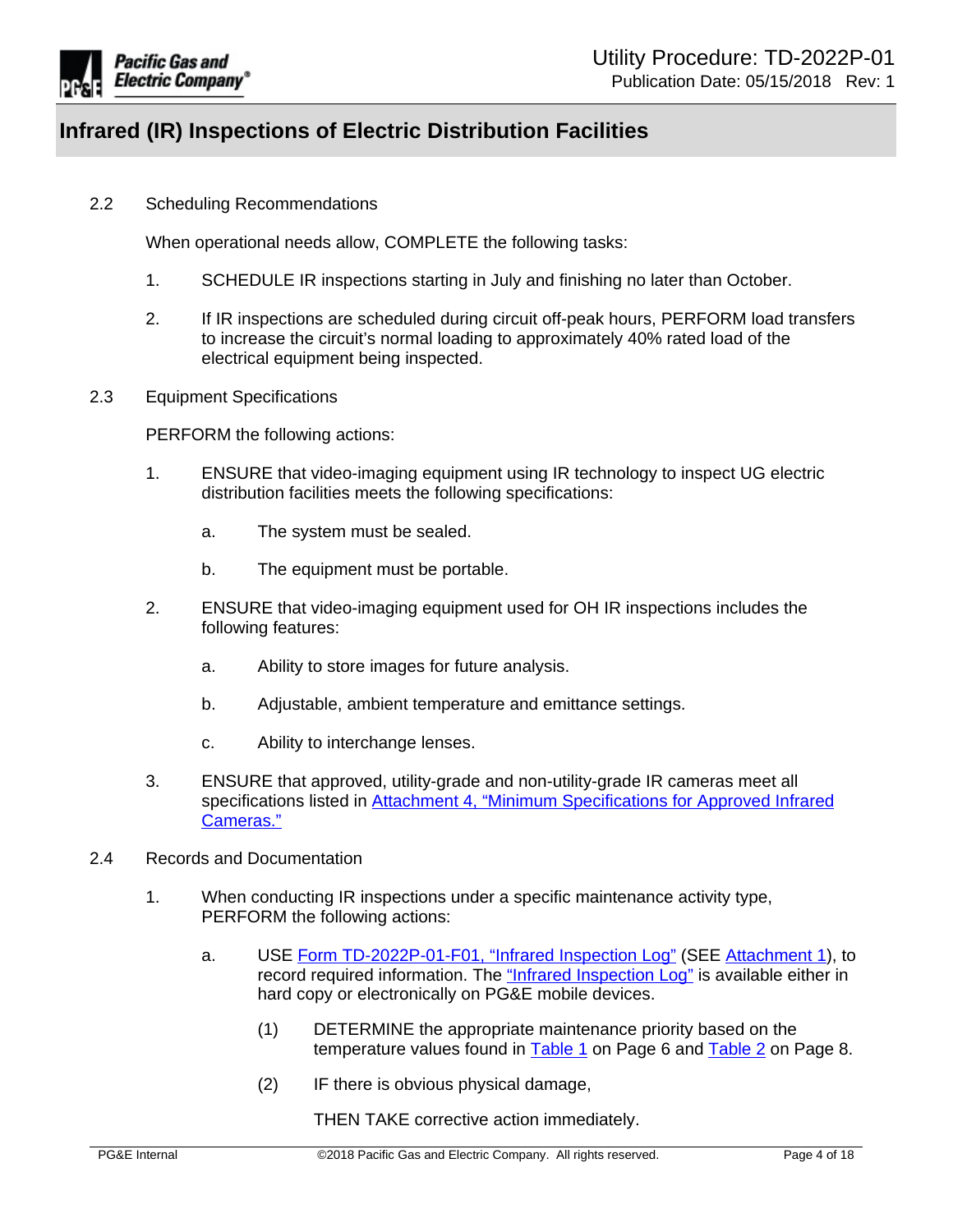

# 2.4 (continued)

- b. USE Form [TD-2022P-01-F02,](https://ecmappwlsp01c2.comp.pge.com/TILVIEWER?chronicleId=09131aad80dfc7a1&vd=false&device=false) "Infrared Data Sheet" (SEE [Attachment](https://ecmappwlsp01c2.comp.pge.com/TILVIEWER?chronicleId=09131aad80dfc7a1&vd=false&device=false) 2), to report identified, abnormal, compelling conditions. The ["Infrared](https://ecmappwlsp01c2.comp.pge.com/TILVIEWER?chronicleId=09131aad80dfc7a1&vd=false&device=false) Data Sheet" is available either in hard copy or electronically on PG&E mobile devices.
	- (1) DETERMINE the appropriate maintenance priority based on the temperature values found in [Table](#page-7-0) 1 on Page 6 and Table 2 on Page 8.
	- (2) IF there is obvious physical damage,

THEN TAKE corrective action immediately.

- c. REPORT defective/damaged components on Form [62-0113,](https://edrm.comp.pge.com/D2/servlet/Download?auth=basic&event_name=open&version=CURRENT&id=09131aad84d2d4c6&_docbase=pge_ecm) "Material Problem [Report"](https://edrm.comp.pge.com/D2/servlet/Download?auth=basic&event_name=open&version=CURRENT&id=09131aad84d2d4c6&_docbase=pge_ecm) (SEE [Attachment](https://edrm.comp.pge.com/D2/servlet/Download?auth=basic&event_name=open&version=CURRENT&id=09131aad84d2d4c6&_docbase=pge_ecm) 3), AND RETAIN the report for additional analysis as described in Utility Standard [SCM-2106S,](http://wwwedm/cgi-bin/getdoctdm.asp?itemid=005553202) "Material Problem Report Standard."
- d. UPLOAD the completed Form [TD-2022P-01-F02](http://wwwedm3/cgi-bin/getdocTDM.asp?itemid=003743082) to SAP's Electric Compliance (EC) Notification.
- 2.5 Determining Corrective Maintenance Priorities

When determining corrective maintenance priorities, READ the "Notes in [reference](#page-6-0) to [Table](#page-6-0) 1," under [Table](#page-5-0) 1 on Page 7, and under "Notes in [reference](#page-8-1) to Table 2," on Page 9, AND PERFORM the following actions:

- <span id="page-4-0"></span>1. REFER to [Table](#page-7-0) 1 on Page 6 and Table 2 on Page 8 to assess and prioritize the relative severity of the conditions found during an inspection.
- 2. USE the measured temperatures and temperature differentials provided in the tables to make these determinations described in Step [2.5.1](#page-4-0) above.
	- a. [Table](#page-5-0) 1 on Page 6 and [Table](#page-7-0) 2 on Page 8 describe the methods used when performing IR Inspections. Those methods are:
		- (1) **Differential Temperature analysis** Refers to relative temperature values of a hotspot with respect to other parts of the equipment with similar conditions.
		- (2) **Absolute Temperature analysis** Refers to actual temperature values measured from the hotspot.
- 3. Between methods (1) and (2) above, the most reliable is the differential temperature analysis because, unlike the absolute temperature analysis, it is minimally affected by environmental factors such as ambient temperature, humidity, and emissivity.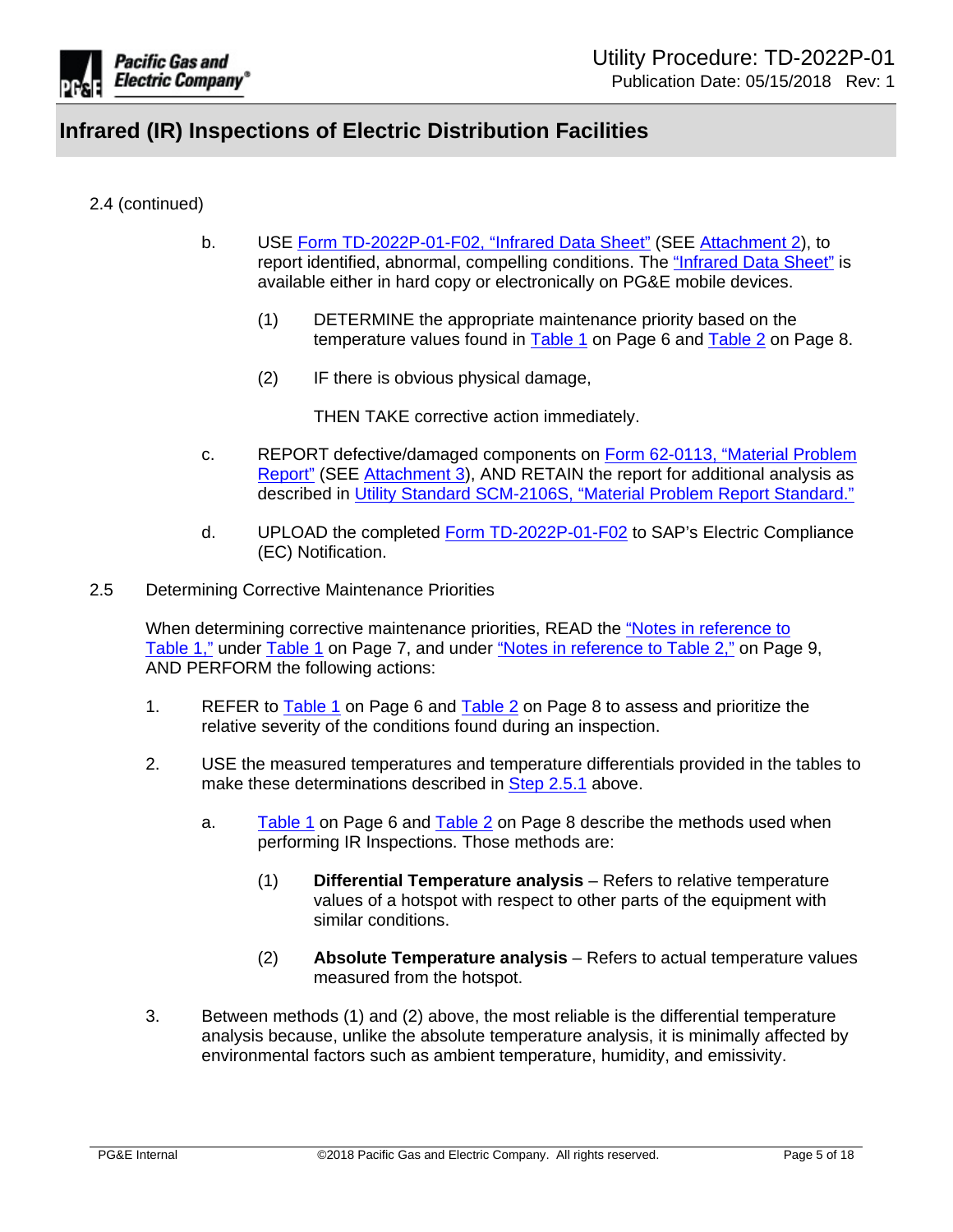

# 2.5 (continued)

### <span id="page-5-0"></span>**Table 1. Corrective Maintenance Priorities for Overhead Distribution Facilities**

| Differential Temperature (AT) Analysis   |                  |                                                                                                    |                                                            |  |  |
|------------------------------------------|------------------|----------------------------------------------------------------------------------------------------|------------------------------------------------------------|--|--|
| <b>Distribution</b><br><b>Facilities</b> | <b>Condition</b> | <b>Temperature Differential</b><br>$(\Delta T)$                                                    | <b>Priority/Due Date</b>                                   |  |  |
|                                          | Normal           | $\Delta T \leq 10^{\circ}$ C<br>$\Delta T \leq 18$ °F                                              | No maintenance required.                                   |  |  |
| Arrester cutouts and                     | Minor            | 10°C < $\Lambda$ T $\leq$ 25°C<br>18°F < $\Lambda$ T $\leq$ 45°F                                   | Write EC tag with Priority E.<br>Complete within 180 days. |  |  |
| pot-head termination                     | Medium           | $25^{\circ}$ C < $\Delta$ T $\leq 45^{\circ}$ C<br>$45^{\circ}$ F < $\Delta$ T $\leq 81^{\circ}$ F | Write EC tag with Priority B.<br>Complete within 90 days.  |  |  |
|                                          | Severe           | $\Delta T > 45^{\circ}$ C<br>$\Delta T > 81$ °F                                                    | Write EC tag with Priority B.<br>Complete within 30 days.  |  |  |
|                                          | Normal           | $\Delta T \leq 25^{\circ}C$<br>$\Lambda T \leq 45$ °F                                              | No maintenance required.                                   |  |  |
|                                          | Minor            | $25^{\circ}$ C < AT $\leq 45^{\circ}$ C<br>$45^{\circ}$ F < $\Delta$ T ≤ 81 $^{\circ}$ F           | Write EC tag with Priority E.<br>Complete within 180 days. |  |  |
| Connector and switch                     | Medium           | $45^{\circ}$ C < AT $\leq 60^{\circ}$ C<br>$81^\circ$ F < $\Delta$ T ≤ 108°F                       | Write EC tag with Priority B.<br>Complete within 90 days.  |  |  |
|                                          | Severe           | $\Delta T > 60^{\circ}$ C<br>$\Delta T > 108$ °F                                                   | Write EC tag with Priority B.<br>Complete within 30 days.  |  |  |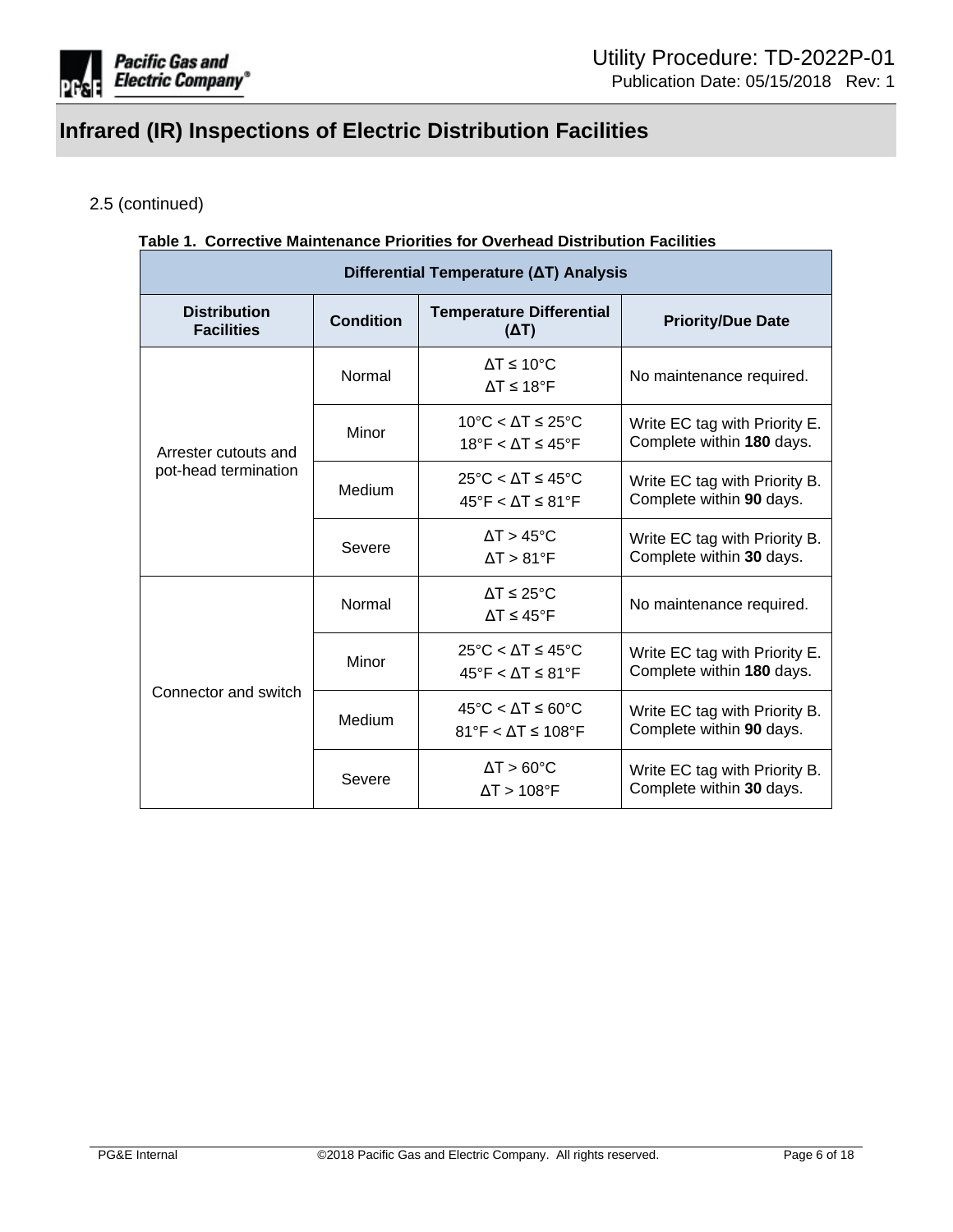

# 2.5 (continued)

# **Table 1. Corrective Maintenance Priorities for Overhead Distribution Facilities (continued)**

| <b>Absolute Temperature (T) Analysis</b> |                  |                                                                                                    |                                                            |  |  |
|------------------------------------------|------------------|----------------------------------------------------------------------------------------------------|------------------------------------------------------------|--|--|
| <b>Distribution Facilities</b>           | <b>Condition</b> | <b>Temperature Limits</b>                                                                          | <b>Priority/Due Date</b>                                   |  |  |
|                                          | Normal           | $T_{hot\ spot}$ $\leq 70^{\circ}$ C<br>$T_{hot\ spot}$ $\leq 158^{\circ}$ F                        | No maintenance required.                                   |  |  |
| Arrester cut-outs and                    | Minor            | $71^{\circ}$ C < T <sub>hot spot</sub> $\leq 80^{\circ}$ C<br>160°F < $T_{hot spot}$ ≤ 176°F       | Write EC tag with Priority E.<br>Complete within 180 days. |  |  |
| pot-head termination                     | Medium           | $80^{\circ}$ C < T <sub>hot spot</sub> $\leq 85^{\circ}$ C<br>176°F < $T_{hot spot}$ ≤ 185°F       | Write EC tag with Priority B.<br>Complete within 90 days.  |  |  |
|                                          | Severe           | $T_{hot spot} \geq 85^{\circ}C$<br>$T_{hot spot}$ ≥ 185°F                                          | Write EC tag with Priority B.<br>Complete within 30 days.  |  |  |
|                                          | Normal           | $T_{hot spot}$ $\leq$ 85°C<br>$T_{hot spot}$ $\leq 185^{\circ}F$                                   | No maintenance required.                                   |  |  |
|                                          | Minor            | $85^{\circ}$ C < T <sub>hot spot</sub> $\leq 105^{\circ}$ C<br>185°F < $T_{hot spot}$ $\leq$ 221°F | Write EC tag with Priority E.<br>Complete within 180 days. |  |  |
| Connector and switch                     | Medium           | $105^{\circ}$ C < T <sub>hot spot</sub> $\leq 120^{\circ}$ C<br>221°F < $T_{hot spot}$ ≤ 248°F     | Write EC tag with Priority B.<br>Complete within 90 days.  |  |  |
|                                          | Severe           | $T_{hot spot}$ > 120 $^{\circ}$ C<br>$T_{hot spot}$ > 248 $\degree$ F                              | Write EC tag with Priority B.<br>Complete within 30 days.  |  |  |

#### <span id="page-6-0"></span>**Notes in Reference to [Table](#page-5-0) 1 (Page 6 and Page 7):**

- 1. If the IR component has already failed, significant damage, or its condition results in significant exposure to the general public, write an EC tag with Priority A, and take corrective action immediately. Refer to the *[Electric](https://ecmappwlsp01c2.comp.pge.com/TILVIEWER?chronicleId=09131aad80e01558&vd=true&device=false) Distribution Preventive [Maintenance](https://ecmappwlsp01c2.comp.pge.com/TILVIEWER?chronicleId=09131aad80e01558&vd=true&device=false) Manual* (*EDPM [Manual](https://ecmappwlsp01c2.comp.pge.com/TILVIEWER?chronicleId=09131aad80e01558&vd=true&device=false)*) for more information.
- 2. Create the EC tag, and complete the required action(s) within the due date as shown in the [Table](#page-5-0) 1 "Priority/Due Date" column.
- 3. For live-front terminations on pad-mounted transformers or equipment, use the OH temperature-differential values to determine priorities as shown in [Table](#page-5-0) 1 in the "Temperature Limits" column.
- 4. [Table](#page-5-0) 1 **does not apply** to transformer tanks. When working with transformer tanks, refer to [Numbered](https://ecmappwlsp01c2.comp.pge.com/TILVIEWER?chronicleId=09131aad80e00b90&vd=false&device=false) Document 068178, "Distribution Transformer [Temperature,"](https://ecmappwlsp01c2.comp.pge.com/TILVIEWER?chronicleId=09131aad80e00b90&vd=false&device=false) Table 1, "Transformer Temperatures−Mineral Oil Filled," on Page 2, and Table 2, "Transformer Temperatures−Natural Ester Filled," on Page 3.
- 5. Temperature conversion factor:  $°C = (°F 32) \times (5/9)$
- 6. Temperature differential:  ${}^{\circ}C_{\text{diff}} = ({}^{\circ}F_{\text{diff}}) / 1.8$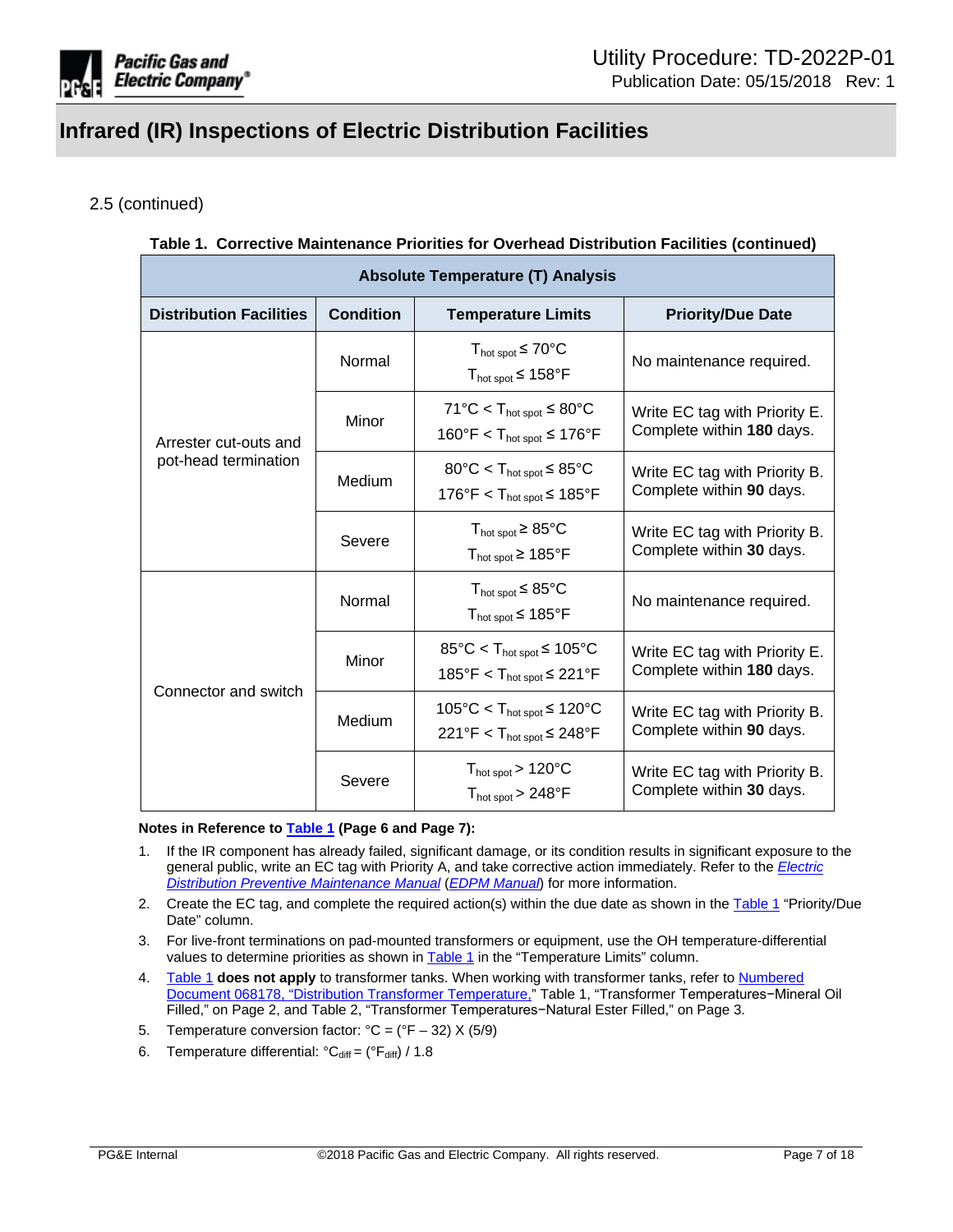

# 2.5 (continued)

### <span id="page-7-0"></span>**Table 2. Corrective Maintenance Priorities for Underground Distribution Facilities**

| <b>Differential Temperature Rise Analysis</b> |                  |                                                                                                     |                                                           |  |  |
|-----------------------------------------------|------------------|-----------------------------------------------------------------------------------------------------|-----------------------------------------------------------|--|--|
| <b>Distribution Facilities</b>                | <b>Condition</b> | <b>Temperature Differential</b><br>$(\Delta T)$                                                     | <b>Priority/Due Date</b>                                  |  |  |
|                                               | Normal           | $\Delta T \leq 6^{\circ}C$<br>$\Delta T \le 11$ °F                                                  | No maintenance required.                                  |  |  |
| Elbow and termination                         | Medium           | $6^{\circ}$ C < $\Delta$ T ≤ 20 $^{\circ}$ C<br>$11^{\circ}$ F < $\Delta$ T ≤ 36°F                  | Write EC tag with Priority B.<br>Complete within 60 days. |  |  |
|                                               | Severe           | $\Delta T > 20^{\circ}C$<br>$\Delta T > 36$ °F                                                      | Write EC tag with Priority B.<br>Complete within 30 days. |  |  |
|                                               | Normal           | $\Delta T \leq 6^{\circ}C$<br>$\Delta T \le 11$ °F                                                  | No maintenance required.                                  |  |  |
| Joint/splice and switch                       | Medium           | $6^{\circ}$ C < $\Delta$ T ≤ 12 $^{\circ}$ C<br>$11^{\circ}$ F < $\Delta$ T ≤ 22°F                  | Write EC tag with Priority B.<br>Complete within 60 days. |  |  |
|                                               | Severe           | $\Delta T > 12^{\circ}C$<br>$\Delta T > 22$ °F                                                      | Write EC tag with Priority B.<br>Complete within 30 days. |  |  |
|                                               |                  | <b>Absolute Temperature (T) Analysis</b>                                                            |                                                           |  |  |
| <b>Distribution Facilities</b>                | <b>Condition</b> | <b>Temperature Limits</b>                                                                           | <b>Priority/Due Date</b>                                  |  |  |
|                                               | Normal           | $T_{hot\ spot}$ $\leq 80^{\circ}$ C<br>$T_{hot\ spo}t \leq 176^{\circ}F$                            | No maintenance required.                                  |  |  |
| Elbow and termination                         | Medium           | $80^{\circ}$ C < T <sub>hot spot</sub> $\leq 88^{\circ}$ C<br>176°F < $T_{hot spot}$ ≤ 190°F        | Write EC tag with Priority B.<br>Complete within 60 days. |  |  |
|                                               | Severe           | $T_{hot spot}$ > 88 $^{\circ}$ C<br>$T_{hot spot}$ > 190 $\degree$ F                                | Write EC tag with Priority B.<br>Complete within 30 days. |  |  |
|                                               | Normal           | $T_{hot spot}$ $\leq$ 85°C<br>$T_{hot spot}$ $\leq 185^{\circ}$ F                                   | No maintenance required.                                  |  |  |
| Joint/splice and switch                       | Medium           | $85^{\circ}$ C < T <sub>hot spot</sub> $\leq 120^{\circ}$ C<br>185°F < $T_{hot\ spot}$ $\leq$ 248°F | Write EC tag with Priority B.<br>Complete within 60 days. |  |  |
|                                               | Severe           | $T_{hot spot} \ge 120^{\circ}C$<br>$T_{hot spot} \geq 248$ °F                                       | Write EC tag with Priority B.<br>Complete within 30 days. |  |  |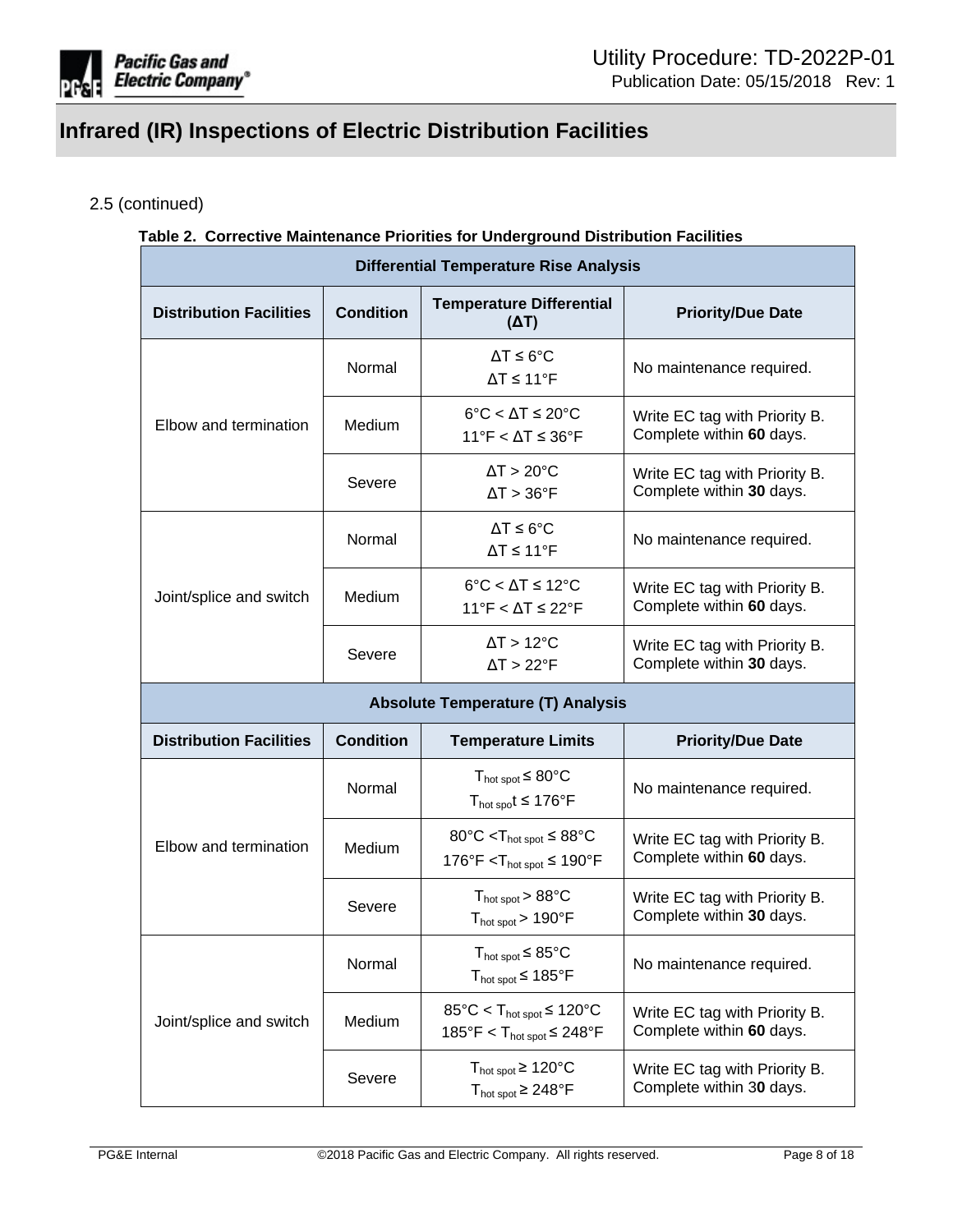

### 2.5 (continued)

#### <span id="page-8-1"></span>**Notes in Reference to [Table](#page-7-0) 2 (Page 8):**

- 1. If the IR component has already failed, has significant damage, or its condition results in significant exposure to the general public, write an EC tag with Priority A, and take corrective action immediately. Refer to the *[EDPM](https://ecmappwlsp01c2.comp.pge.com/TILVIEWER?chronicleId=09131aad80e01558&vd=true&device=false) [Manual](https://ecmappwlsp01c2.comp.pge.com/TILVIEWER?chronicleId=09131aad80e01558&vd=true&device=false)* for more information.
- 2. Create the electric corrective (EC) tag, and complete the required action(s) within the due date as shown in the [Table](#page-7-0) 2 "Priority/Due Date" column.
- 3. For live-front terminations on pad-mounted transformers or equipment, use the OH temperature-differential values to determine priorities as shown in [Table](#page-7-0) 2 on Page 8.
- 4. [Table](#page-5-0) 1 **does not apply** to transformer tanks. When working with transformer tanks, refer to [Numbered](https://ecmappwlsp01c2.comp.pge.com/TILVIEWER?chronicleId=09131aad80e00b90&vd=false&device=false) [Document](https://ecmappwlsp01c2.comp.pge.com/TILVIEWER?chronicleId=09131aad80e00b90&vd=false&device=false) 068178, Table 1 on Page 2, and Table 2 on Page 3.
- 5. For underground switches, the delta temperature values shown in [Table](#page-7-0) 2 are between **switch components and the bushing-elbow interface.**
- 6. Temperature conversion factor:  $°C = (°F 32) \times (5/9)$
- 7. Temperature differential:  ${}^{\circ}C_{diff} = ({}^{\circ}F_{diff}) / 1.8$

### <span id="page-8-0"></span>**3 Procedures**

- 3.1 Setting Up the IR Camera
	- 1. To obtain accurate measurements, it is critical to ESTABLISH the IR imaging-system setup parameters for **emissivity and background temperature**.
		- a. USE other imaging-system setup parameters primarily to record initial or future evaluations of heat radiating from a target and its background.
	- 2. SET the emissivity value at 0.95. This eliminates the need to set the background temperature. In this case, the target is considered a black body, totally reflective, and nontransmissive.
		- a. With highly emissive targets, the actual reflected energy is so small with respect to the emitted energy that the temperature measurement is well within reason for predictive maintenance applications.
		- b. As the emissivity value of the target decreases, the influence of background radiation increases and, consequently, so does the potential for errors based on background temperature settings.
		- c. If the emissivity value is set at less than 0.95 and the background temperature setting is adjusted inaccurately, the chances are greater that the target's resulting temperature measurement will contain errors than if the emissivity value were set at 0.95.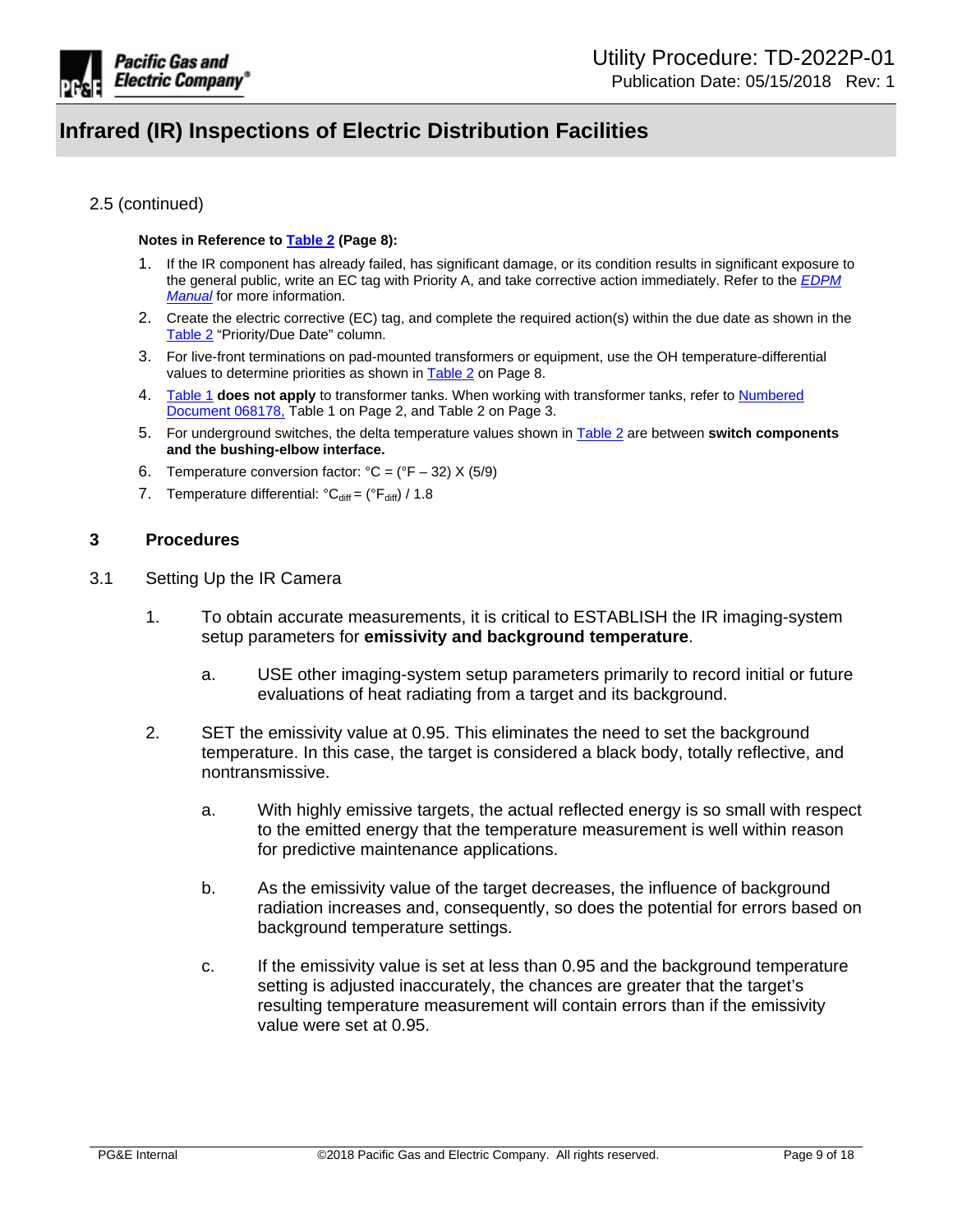

# 3.1 (continued)

# **EXAMPLE**

When the emissivity setting is less than 0.95 and the background temperature setting is **higher** than the actual background temperature, the target temperature measurement is lower than it should be. However, if the background temperature setting is **lower** than the actual background temperature, then the target temperature measurement is higher than it should be. The measurement deviation is compounded as the emissivity setting decreases from 0.95.

- d. Setting the emissivity value at 0.95:
	- (1) Eliminates the need to determine exact emissivity and background temperature values.
	- (2) Simplifies the system operation.
	- (3) Results in reasonably accurate measurements.

## **EXAMPLE**

When taking IR measurements on OH systems where the ceiling (sky) is unlimited, determining an accurate background temperature is nearly impossible. Most targets have dark surfaces with emittance values very close to 0.95.

3.2 IR Inspection Measurement Points

[Figures](#page-11-0) 1 through [Figure](#page-11-0) 8, "Infrared Inspection Measurement Points," on Page 12, display the temperature measurement points on various conductor assemblies.

- 3.3 IR Scanning Techniques
	- 1. If the thermal image's color pallet shows an elevated differential temperature between the targeted component and conductor/cable, FOLLOW the steps below:
		- a. CENTER the targeted component in the viewer or sight of the IR scanning device, AND OBSERVE the measured temperatures. SEE the measurement points in [Figure](#page-11-0) 1 through [Figure](#page-11-0) 8 on Page 12.
		- b. SCAN approximately 1 to 2 feet of the conductor/cable entering and/or leaving the targeted image, AND OBSERVE the measured temperatures. SEE the measurement points in [Figure](#page-11-0) 1 through Figure 8 on Page 12.
		- c. TAKE load readings **if a compelling abnormal condition is identified**.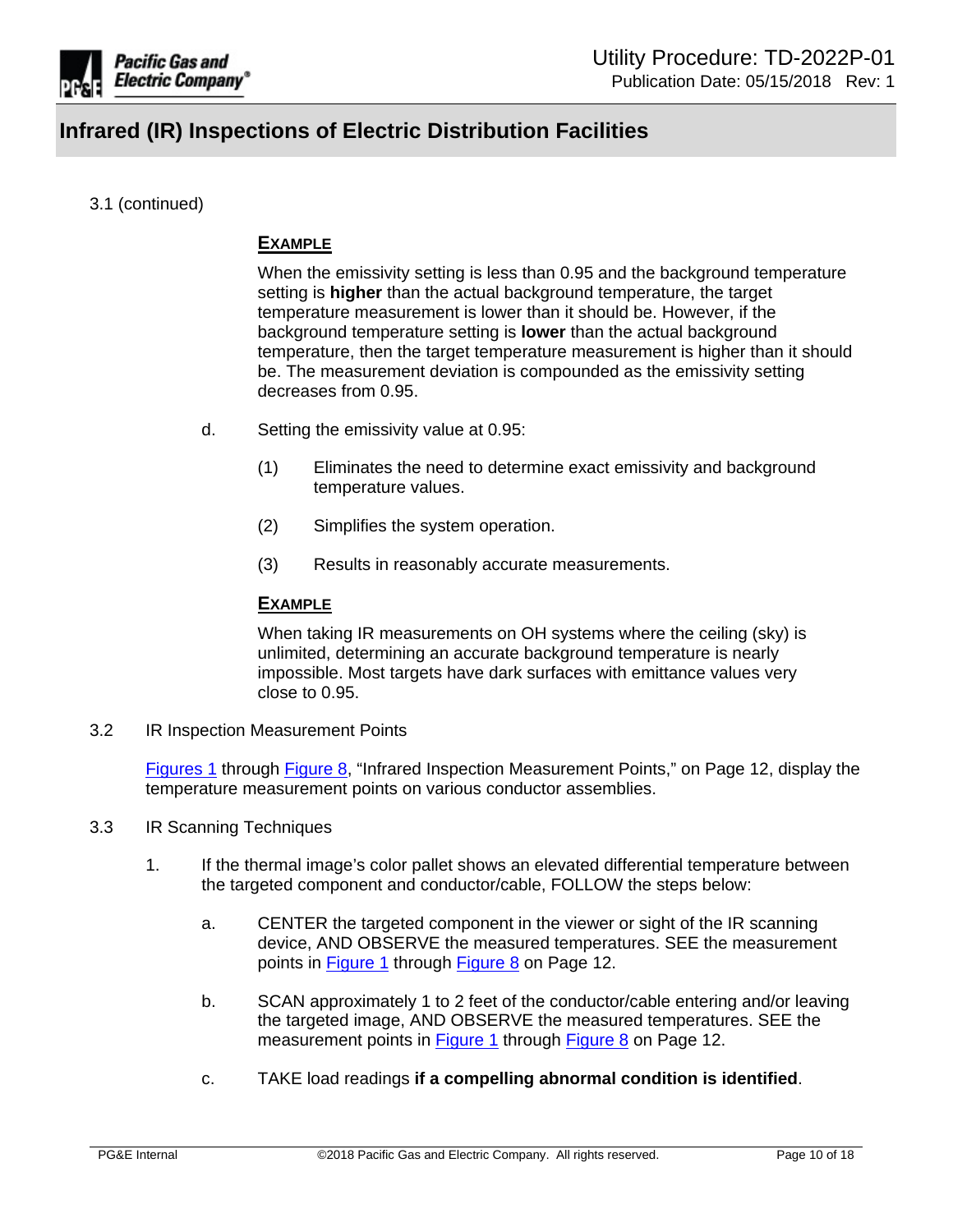

# 3.3 (continued)

- d. For radial, live-front terminations without adjacent component(s) on the same phase, COMPARE the phase connector to other phase connectors, AND TAKE load readings **if a compelling abnormal condition is identified**.
- e. For looped, live-front terminations, COMPARE the connector temperatures on the same phase to each other, AND TAKE a load reading on each cable **if an abnormal condition is found**. This helps to ensure the temperature differential is not load related.

#### **NOTE**

Due to load imbalances, a temperature difference between different phases of cables on the same circuit is an expected condition and does not, in itself, indicate any anomalies.

- 2. If the temperature differential is within the normal value shown in [Table](#page-5-0) 1 on Page 6 and [Table](#page-7-0) 2 on Page 8, but the temperature-absolute value exceeds the normal value shown in **[Table](#page-7-0) 1** and Table 2, PERFORM the following actions:
	- a. CREATE a temporary load transfer (recommended) to increase the load viewed by the targeted component.
	- b. REPEAT the IR inspection on the same component.
	- c. RECORD the findings.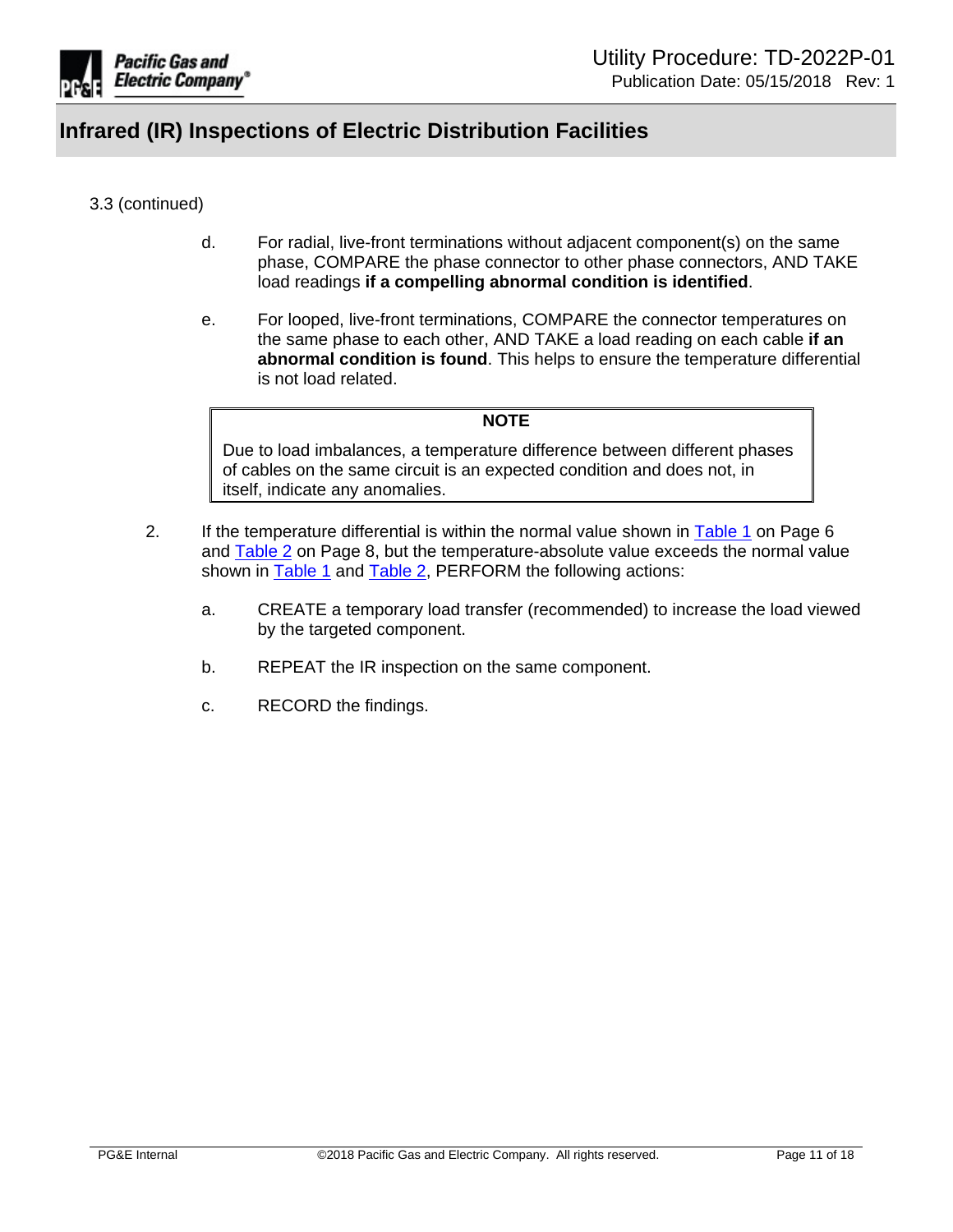

3.3 (continued)



<span id="page-11-0"></span>**Figures 1–Figure 8 Infrared Inspection Measurement Points**

#### **Notes:**

- 1. Numbers  $\odot$  and  $\oslash$  are the measurement points referred to in Subsection 3.3, "IR Scanning Technique," Step 1 through Step 2, starting on Page 10.
- 2. Observe excessive temperature readings for figures that only designate measurement points.  $\mathbb O$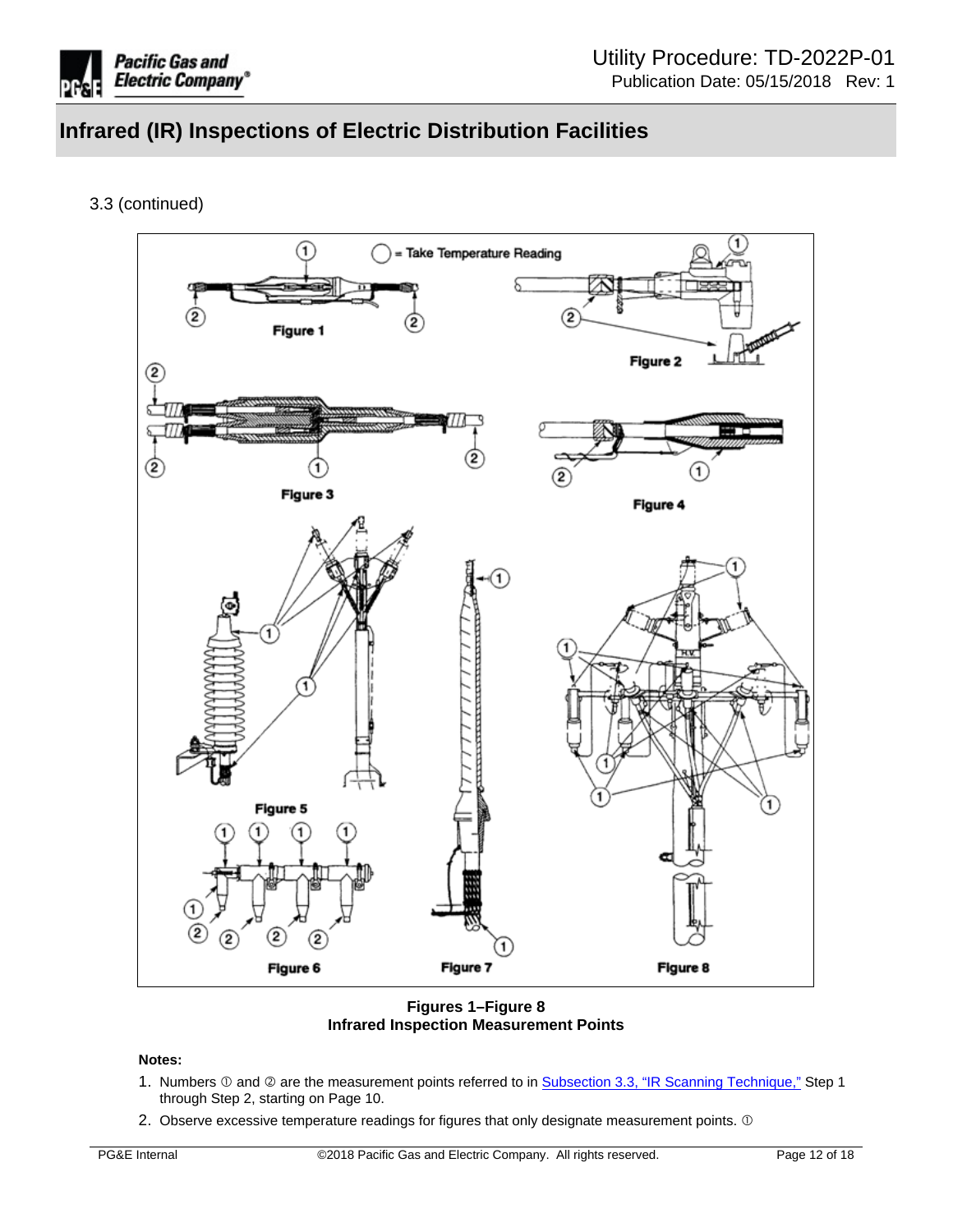

3.4 Using an IR Camera to Identify Hot Transformers and UG Switches

The IR camera provides thermal images that can identify transformer tanks with high temperatures caused by high loading. Thermal images also identify switch tanks with high temperatures caused by internal switch problems. When imaging transformer and switch tanks, PERFORM the following actions:

- 1. When identifying a transformer tank with a high temperature, TAKE the actions described in [Numbered](https://ecmappwlsp01c2.comp.pge.com/TILVIEWER?chronicleId=09131aad80e00b90&vd=false&device=false) Document 068178, Table 1 on Page 2, and Table 2 on Page 3.
- 2. When identifying an oil switch tank with a temperature higher than its cable terminations, CREATE an EC tag with Priority A to replace the switch immediately.

### <span id="page-12-0"></span>**4 Implementation Roles**

- 4.1 The senior director in charge of electric asset strategy has the following responsibilities:
	- 1. DEVELOP AND OVERSEE a prioritized plan that meets the requirements of this procedure. The plan must include performance measures and schedules for reporting progress on the systemwide annual plan.
	- 2. COMPILE a systemwide annual plan based on area-specific submittals. ENSURE that the plan and periodic status reports are available on a schedule determined by the distribution asset management electric operation engineering senior director.
	- 3. IMPLEMENT a quality assurance program to assess compliance with this procedure and to support continuous improvement.
	- 4. DEVELOP AND OVERSEE the funding and forecasting necessary to comply with this procedure.
	- 5. MONITOR progress, AND VERIFY compliance with this procedure.
- 4.2 The director in charge of restoration compliance operations has the following responsibilities:
	- 1. DEVELOP annual plans to identify and request the resources necessary to achieve all of the area-specific requirements described in this procedure. These annual plans identify area-specific objectives for inspecting and maintaining electric distribution equipment. In addition, the plans provide for the training needed to achieve the area-specific requirements described in this procedure.
	- 2. SUBMIT annual plans AND periodic status reports on a schedule determined by the electric distribution maintenance manager.
- 4.3 Compliance managers ENSURE that area employees are aware of and comply with the area-specific requirements described in this procedure.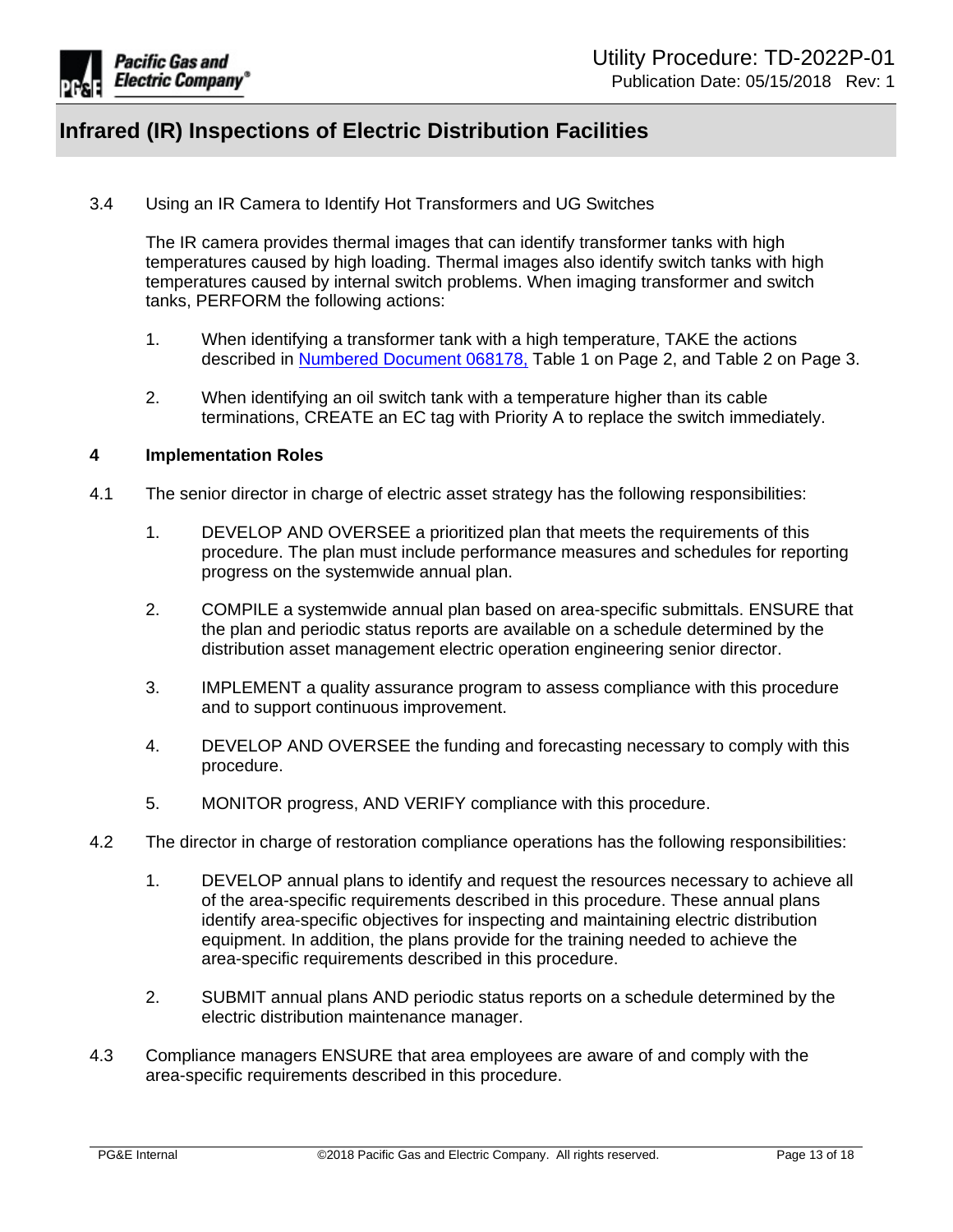

- 4.4 Directors, managers, and supervisors who direct the inspection and maintenance of electric distribution facilities have the following responsibilities:
	- 1. ENSURE the work necessary to comply with this procedure is performed safely, efficiently, and in a timely manner.
	- 2. Accurately TRACK AND REPORT work progress.
- 4.5 Supervisors have the following responsibilities:
	- 1. ENSURE that employees who perform facility assessments and subsequent maintenance are qualified to perform their assigned tasks.
	- 2. Periodically CHECK employees' work to verify its accuracy and completeness, as well as the timely and succinct recordkeeping of the work.
- 4.6 Employees assigned facility inspection and maintenance tasks have the following responsibilities:
	- 1. PERFORM assignments efficiently and safely. ENSURE not only personal safety, but also public safety. Employees must only perform work for which they are qualified.
	- 2. When necessary, NOTIFY supervisors of any additional training, equipment, or resources required to efficiently and safely perform work.
- 4.7 IF IR inspections are performed by outside contractors,

THEN SEE [Attachment](https://edrm.comp.pge.com/D2/?docbase=pge_ecm&commandEvent=D2_ACTION_CONTENT_VIEW&locateDql=pge_document(all)%20where%20i_chronicle_id%20=%2709131aad8908b314%27%20and%20any%20r_version_label=%27LIVE%27) 5, "Guideline for Validating Overhead (OH) Infrared (IR) Inspection [Contract](https://edrm.comp.pge.com/D2/?docbase=pge_ecm&commandEvent=D2_ACTION_CONTENT_VIEW&locateDql=pge_document(all)%20where%20i_chronicle_id%20=%2709131aad8908b314%27%20and%20any%20r_version_label=%27LIVE%27) Work," for additional instructions.

### **END of Instructions**

### **DEFINITIONS**

**Abnormal conditions:** A condition that impacts or has the potential to adversely impact safety, service reliability, or asset life. Typically, these are conditions where the facility may fail to perform the function for which it was installed.

**Ambient temperature:** The prevailing temperature in the immediate vicinity of an object or target; the temperature of the target's environment.

**Background temperature:** The temperature(s) of the surrounding scene reflected off the target.

**Component temperature:** The temperature of the targeted surface being evaluated.

**Distribution facilities:** Any conductors or associated equipment operating at voltages up to 50,000 volts (V), namely 50 kilovolts (kV).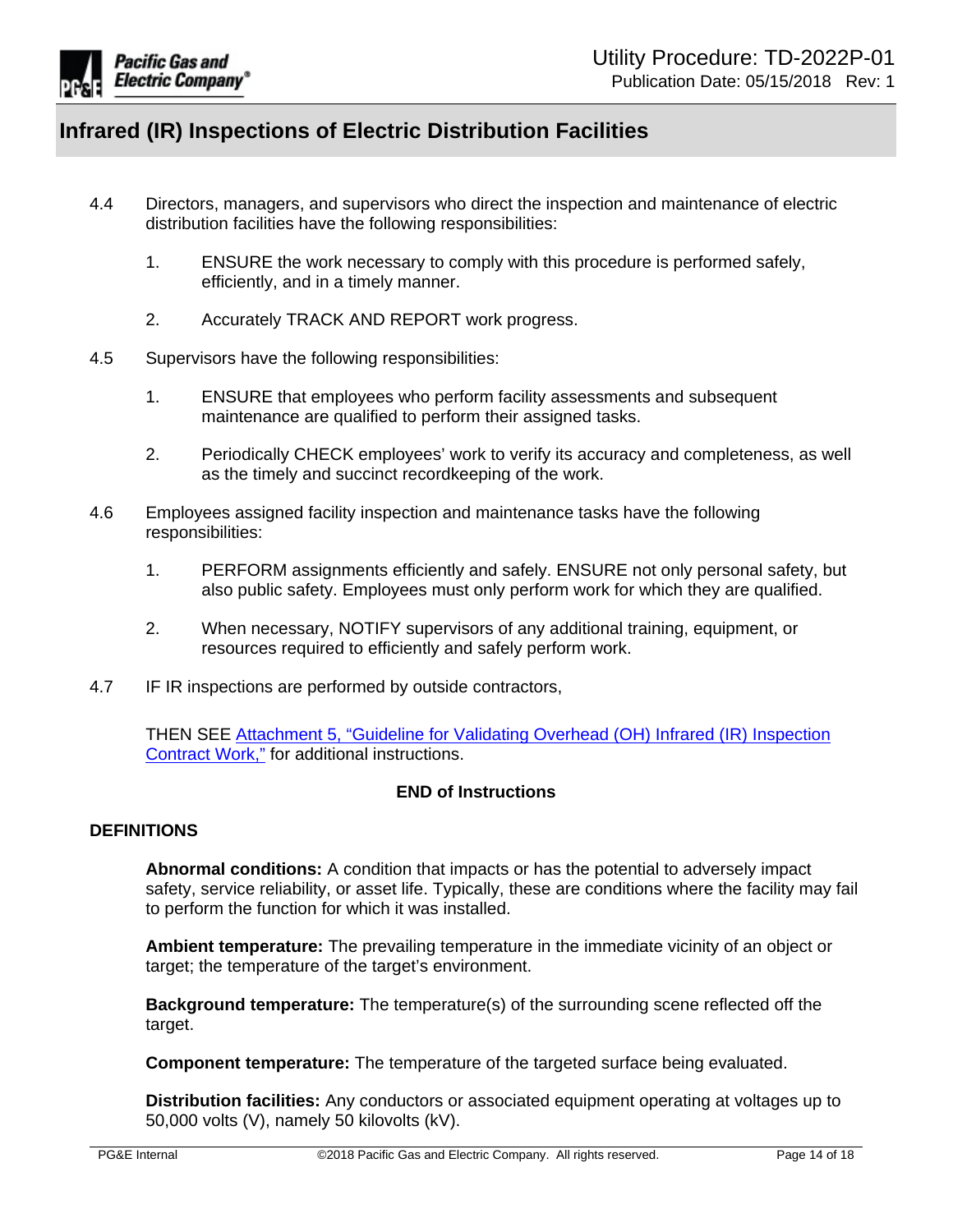

### **DEFINITIONS (continued)**

**Emissivity:** The relative ability of a surface to emit heat by radiation. Emissivity is the ratio of the heat emitted by a surface compared to that emitted by a black body.

**Emittance value:** The ratio of the intensity of thermal radiation at a given wavelength or spectral waveband from a target to the thermal radiation emitted by a black body with the same temperature as the target.

**Field of view:** The size of the scene surrounding the target, as observed by the infrared (IR) scanner and expressed as the ratio between the size of the scene surrounding the target and the distance between the target and the scanner.

**Infrared notification:** A form or electronic record used as a checklist to identify and record a specific, abnormal maintenance condition(s) that impacts safety, service reliability, or asset life.

**Infrequent users:** Employees including troublemen, crew foremen, and supervisors who use IR cameras to perform qualitative analysis to help assess the condition of energized electric distribution facilities. Infrequent users are not engaged in everyday IR inspections.

**Input form:** A form or electronic record used in the field as a checklist to record a specific, abnormal maintenance condition(s) that impacts safety, service reliability, or asset life. The recorded information is used to create an Electric Preventive Corrective Maintenance (EPCM) Notification.

**Inspection:** In this procedure, "inspection" refers to IR inspections using thermal imaging equipment to observe differential patterns of IR radiation. These patterns provide specific information about a structure system, object, or target. An inspection can also refer to a special type of diagnostic test using IR thermography.

**Inspection cycle:** Established schedules ensuring that facilities are inspected at durations based on calendar years. Inspections must be performed and completed within the calendar year for which they are scheduled.

**Inspection log:** A form or electronic record used to document inspections and identify abnormalities that require correction or a follow-up inspection.

**Priority:** The urgency to perform repairs identified in a notification.

**Reference temperature:** The temperature of a like piece of equipment at the same location as that registering the component ("fault") temperature.

**Reflective:** The ability of a target to reflect or send back rays. A mirror has a reflective surface with respect to visible light.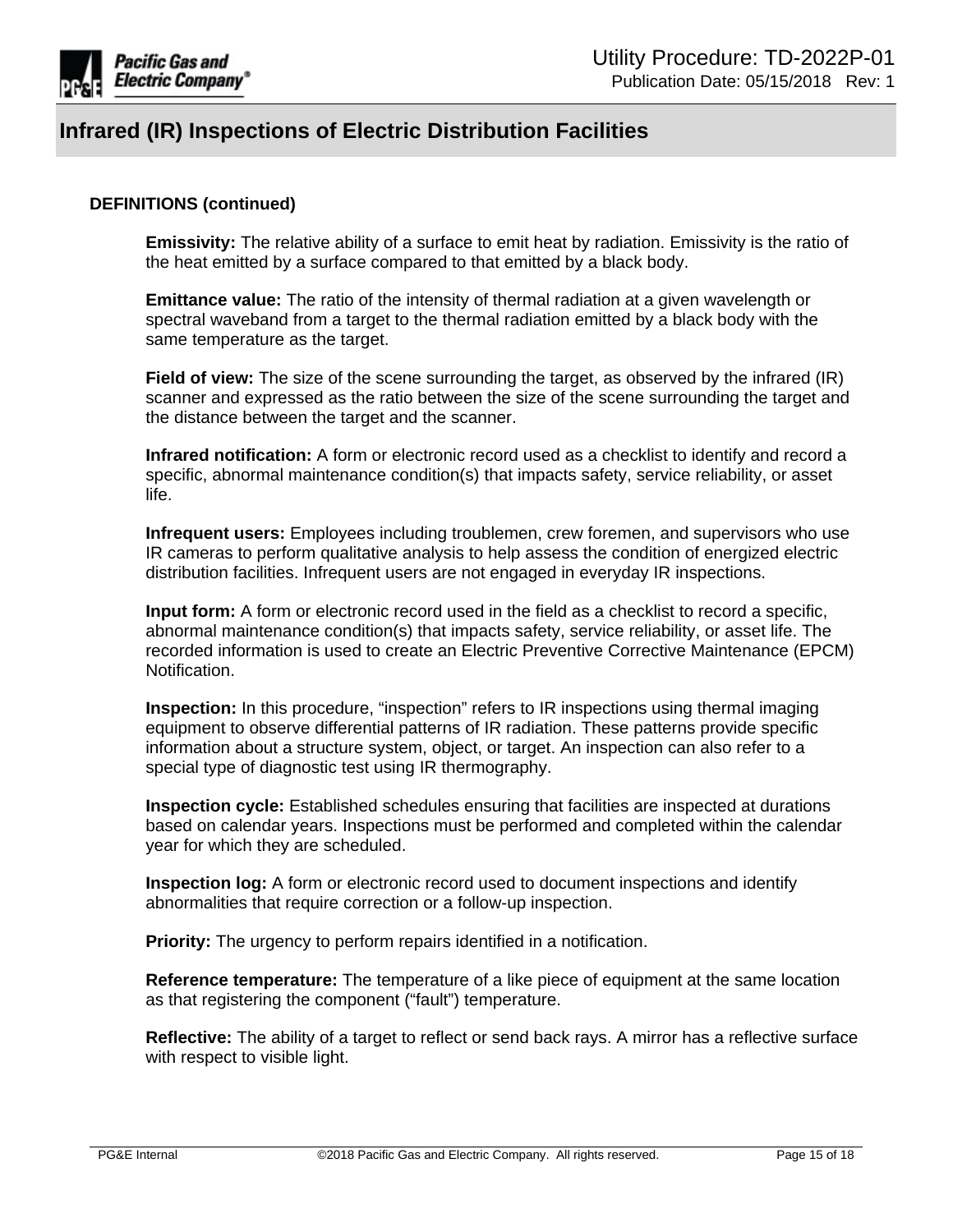

### **DEFINITIONS (continued)**

**Temperature differential (also known as "temperature rise"):** The difference in temperature between the component (fault) temperature and the reference temperature.

**Thermography:** Any photographic, videotape, computer-generated, or graphic record of information derived from an IR inspection.

**Transmissive:** The ability of a medium to allow electromagnetic radiation to pass through it without being reflected or absorbed (i.e., sending or transmitting rays from one point to another). Glass is highly transmissive to visible light.

**Utility-grade IR cameras:** IR cameras that meet the minimum specification listed in Attachment 4, "Minimum [Specifications](https://edrm.comp.pge.com/D2/?docbase=pge_ecm&commandEvent=D2_ACTION_CONTENT_VIEW&locateDql=pge_document(all)%20where%20i_chronicle_id%20=%2709131aad8908b312%27%20and%20any%20r_version_label=%27LIVE%27) for Approved Infrared Cameras."

**Non-utility-grade IR cameras:** IR cameras available to infrequent users who are not performing overhead or underground inspections. See [Attachment](https://edrm.comp.pge.com/D2/?docbase=pge_ecm&commandEvent=D2_ACTION_CONTENT_VIEW&locateDql=pge_document(all)%20where%20i_chronicle_id%20=%2709131aad8908b312%27%20and%20any%20r_version_label=%27LIVE%27) 4 for more details.

### **IMPLEMENTATION RESPONSIBILITIES**

The senior director in charge of asset management is responsible for approving, revising, and distributing this procedure.

Supervisors must ensure that the tailboard for this procedure is delivered by 07/15/2018 (procedure's effective date).

#### **GOVERNING DOCUMENT**

NA

### **COMPLIANCE REQUIREMENT / REGULATORY COMMITMENT**

NA

### **REFERENCE DOCUMENTS**

#### **Developmental References:**

- *Aluminum Electrical [Conductor](http://www.aluminum.org/sites/default/files/Aluminum%20Electrical%20Conductor%20Handbook.pdf) Handbook*
- [Infraspection](http://www.infraspection.com/) Institute Manuals:
	- o *Infrared Inspection Manual*
	- o *Infrared Methodology and Technology Manual*
	- o *Infraspection Instruction Manual, Level II*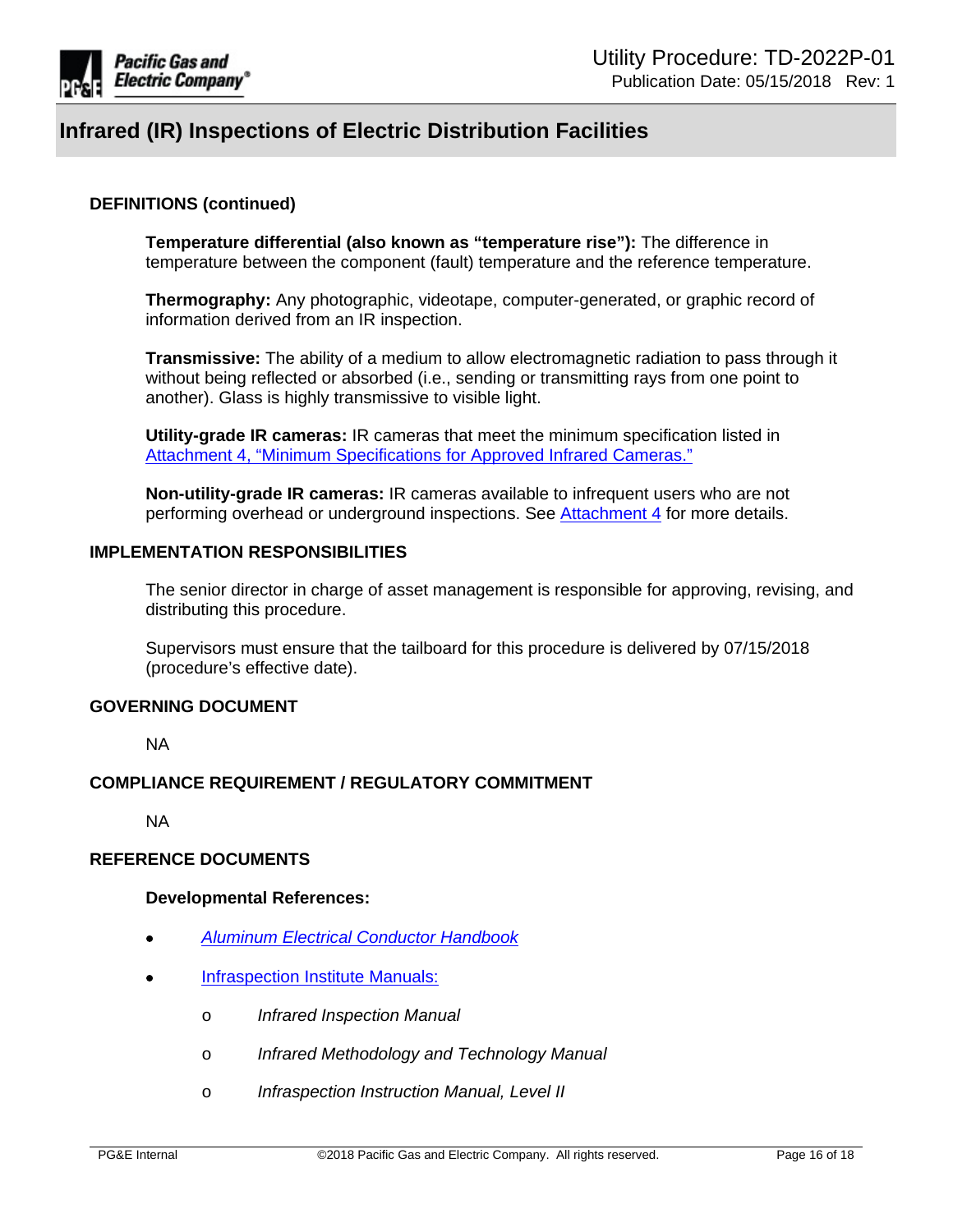

# **REFERENCE DOCUMENTS (continued)**

## **Developmental References (continued):**

- Institute of Electrical and Electronic Engineers (IEEE) [documents:](http://www.ieee.org/index.html)
	- o *Automatic Diagnosis System of Electrical [Equipment](https://ieeexplore.ieee.org/document/5368634/) Using Infrared [Thermography](https://ieeexplore.ieee.org/document/5368634/)*
	- o *Robotized [inspection](https://ieeexplore.ieee.org/document/5624468/?denied) of power lines with infrared vision*
- Utility Standard TD-2301S, "Patrols and [Detailed/Intrusive](https://ecmappwlsp01c2.comp.pge.com/TILVIEWER?chronicleId=09131aad81ae6bdb&vd=true&device=false) Inspections of Electric Overhead and [Underground](https://ecmappwlsp01c2.comp.pge.com/TILVIEWER?chronicleId=09131aad81ae6bdb&vd=true&device=false) Distribution Facilities"

#### **Supplemental References:**

- *Electric Distribution Preventive [Maintenance](https://ecmappwlsp01c2.comp.pge.com/TILVIEWER?chronicleId=09131aad80e01558&vd=true&device=false) (EDPM) Manual*
- Numbered Document 068178, "Distribution Transformer [Temperature"](https://ecmappwlsp01c2.comp.pge.com/TILVIEWER?chronicleId=09131aad80e00b90&vd=false&device=false)
- Utility Standard [SCM-2106S,](http://wwwedm/cgi-bin/getdoctdm.asp?itemid=005553202) "Material Problem Report Standard"

# **APPENDICES**

NA

### **ATTACHMENTS**

Attachment 1, Form [TD-2022P-01-F01,](https://ecmappwlsp01c2.comp.pge.com/TILVIEWER?chronicleId=09131aad80dfa6d4&vd=false&device=false) "Infrared Inspection Log"

Attachment 2, Form [TD-2022P-01-F02,](https://ecmappwlsp01c2.comp.pge.com/TILVIEWER?chronicleId=09131aad80dfc7a1&vd=false&device=false) "Infrared Data Sheet"

[Attachment](https://edrm.comp.pge.com/D2/servlet/Download?auth=basic&event_name=open&version=CURRENT&id=09131aad84d2d4c6&_docbase=pge_ecm) 3, Form 62-0113, "Material Problem Report"

Attachment 4, Minimum [Specifications](https://edrm.comp.pge.com/D2/?docbase=pge_ecm&commandEvent=D2_ACTION_CONTENT_VIEW&locateDql=pge_document(all)%20where%20i_chronicle_id%20=%2709131aad8908b312%27%20and%20any%20r_version_label=%27LIVE%27) for Approved Infrared Cameras

[Attachment](https://edrm.comp.pge.com/D2/?docbase=pge_ecm&commandEvent=D2_ACTION_CONTENT_VIEW&locateDql=pge_document(all)%20where%20i_chronicle_id%20=%2709131aad8908b314%27%20and%20any%20r_version_label=%27LIVE%27) 5, Guideline for Validating Overhead (OH) Infrared (IR) Inspection Contract Work

### **DOCUMENT RECISION**

This utility procedure cancels and supersedes Utility Procedure TD-2022P-01, "Infrared Inspection of Electric Distribution Facilities," Rev. 0, dated 12/20/2013.

This utility procedure also moves the following two bulletins to **For Reference Only (FRO)**:

- Utility Bulletin TD-2022B-001, "Revised Corrective Maintenance Priorities Tables when Performing Infrared Inspections," Rev. 0, dated 04/17/2015.
- Utility Bulletin TD-2022B-002, "Infrared Cameral Approved for Restoration and Infrequent Users," Rev. 0, dated 02/15/2017.